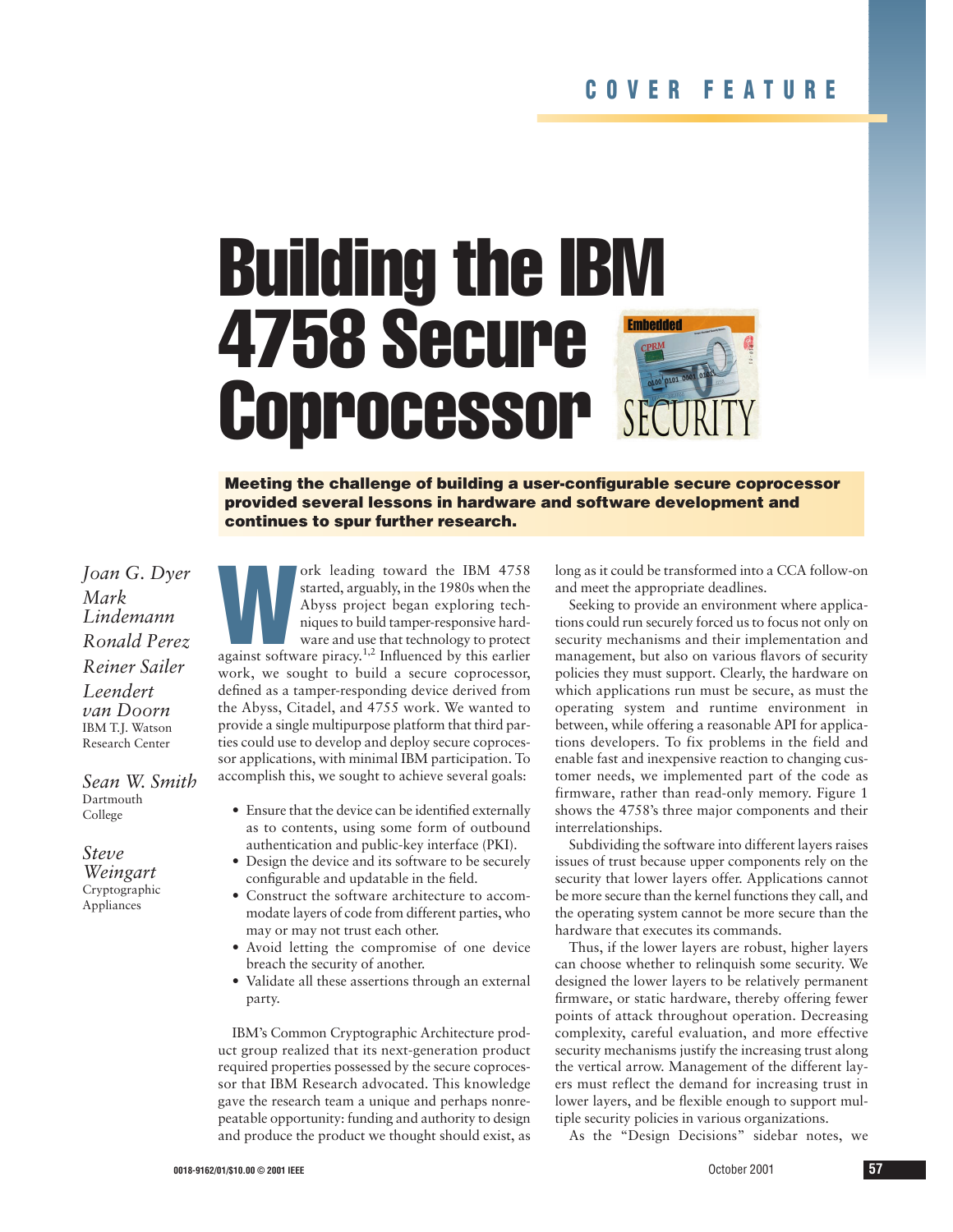*Figure 1. Overview of a secure coprocessor's three major design components: hardware and firmware, which only IBM could alter, and software, which customers could configure in the field to meet their specific requirements.*



achieved our major goals, but learned through hindsight several techniques for improving the securecoprocessor design process.

#### **SECURITY AND TRUST**

We based the 4758's security on an architecture and implementation validated from manufacture to deployment.

#### **Manufacturing considerations**

Because we sought to provide a third-party programmable device, the manufacturing process could not incorporate anything related to the eventual software. Programming, loading of code, or both are completed outside the factory at the customer's discretion. Consequently, when a 4758 leaves the factory, it must be fully armed against tampering.

# **Initialization and the trusted root**

Each 4758 undergoes the same initialization procedure, eliminating the need for individual personalization—which is expensive, error prone, generally requires a large quantity, and doesn't fit the generalpurpose secure-coprocessor model. An authentication protocol is performed in the factory to establish an initial secret using a valid source of randomness and minimal software within the 4758's ROM. When shipped, each 4758 can authenticate requests to download code and respond to tampering. Having a meaningful outbound authentication requires a securely generated root certificate, which is established in the factory environment.

## **Layers and codeload boundaries**

*Layer* refers to the division of software into independent pieces. The initial layer is inserted into ROM

# **Design Decisions**

We found the following to be the crucial ingredients needed to build a programmable, secure coprocessor.

# **Hardware tamper response**

Relying upon software to react to tampering is too slow. However, this observation implies a well-sealed package and careful design of the communication paths between the 4758 and the outside world. Dissipating heat becomes a problem, which affects the speed at which components internal to the 4758 can be run.

The ratchet hardware provides the mechanism that assures prior firmware or software layers that subsequent layers cannot alter their secrets. Hardware enforces this assurance best, rendering areas of storage invisible, protecting areas from tamper, or both. The number of ratchet lock settings, and what they protect, requires careful iterative design—something that deadlines and other constraints do not always allow for. Ideally, the number of locks and associated regions would be configured by firmware.

# **Randomness**

Generating initial secrets requires a validated source of randomness, which ensures that possible destruction of a few cards cannot compromise any others. We encountered two problems with this requirement, neither of them fatal. First, we could find no standard for hardware random-number generators (RNGs). Hence, for the Federal Information Processing Standards (FIPS) validation procedure, we could only use the hardware to seed a pseudorandom-number generator (PRNG), per the FIPS 186-1 standard. Second, the mandatory statistical tests to ensure that the RNG works correctly—performed on both the hardware source and the PRNG output—slow the boot process by more than 20 seconds.

# **Layered design**

A programmable device must have a layer responsible for implementing code load security policy. The layer should be validated, as its correctness forms the basis upon which subsequent layers depend for their own security.

Subsequent layers personalize the device. We initially selected two layers: one for an operating system and device drivers, the second for application code. This division made it possible for third parties to either write applications to an operating system we supplied, or write everything themselves.

Finally, minimal software in ROM provides for repairs or extensions of initial facilities using the secure field update architecture.

#### **Self-initialization**

A programmable device must leave the factory ready to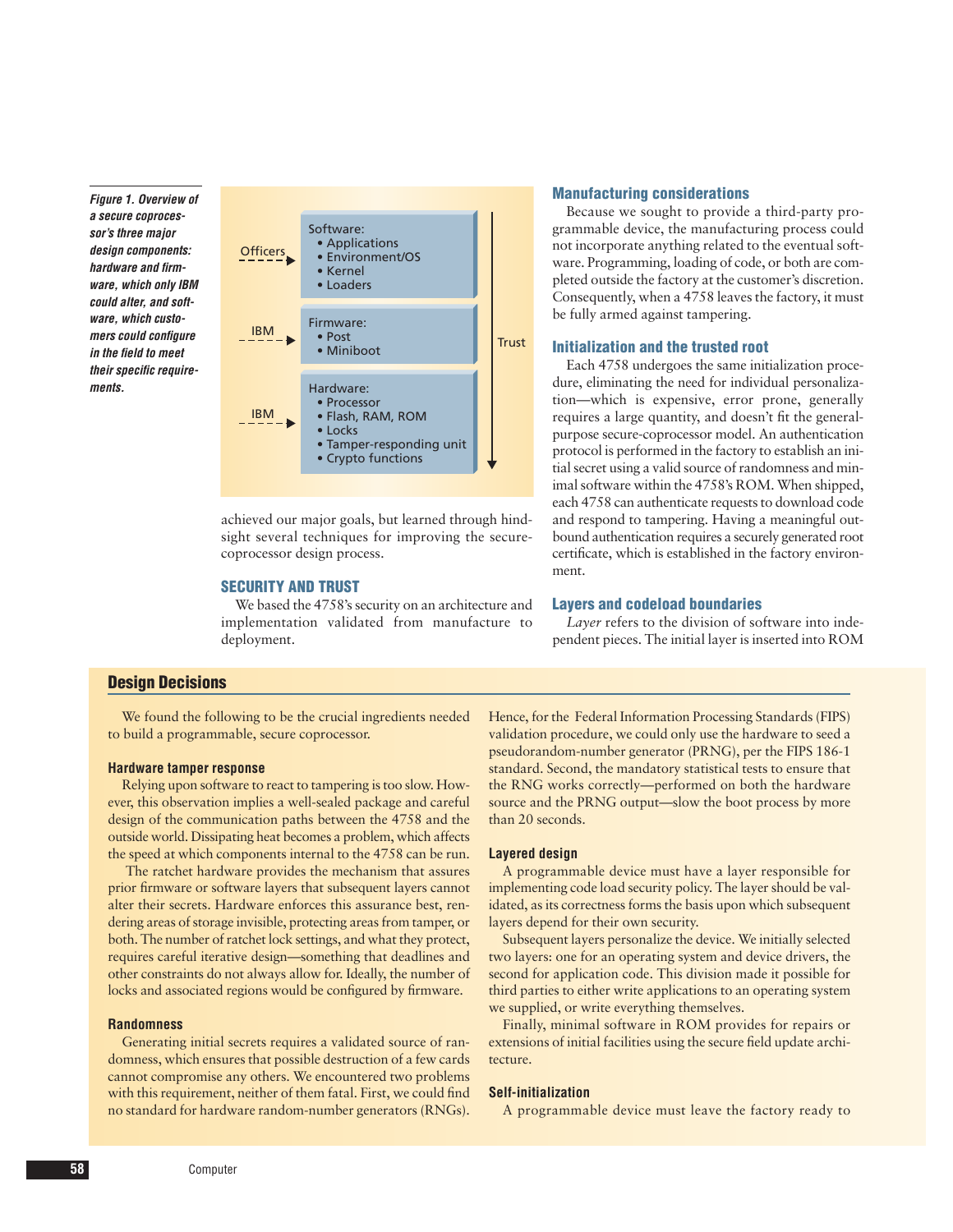during the 4758's manufacturing phase, and the remaining layers are downloaded into flash memory using a public-key authentication process associated with a layer's owner. A *codeload boundary* denotes a defined point at which the system accepts a signed file authenticating a load-this-layer command.

# **Officers and signing keys**

At each codeload boundary, an officer and key pair authenticate loading. The previous layer's officer establishes ownership and provides a certificate attesting to the new owner's initial public key. The officer owning the layer has complete control over subsequent loads, including changing the key pair and establishing various trust targeting options.

#### **Retaining state**

A secure coprocessor provides the ideal place to keep secrets, provided they disappear upon tampering and that any compromise of a single device does not affect any other coprocessor's security. Secrets are of various kinds: the initial secret key a 4758 generates, the signing keys each officer uses, keys to encrypt persistent data on behalf of applications, and application data. Thus, if hackers succeed in compromising a few 4758s, they will uncover none of the secrets stored within other 4758s.

#### **Secure boot**

A 4758 provides a secure boot of itself. The hardware and firmware guarantee that the coprocessor stores only authorized code in flash memory. Authorization is accomplished at codeload time. Checks of flash for integrity are made at each boot before passing control to the next layer. The checks run against hardwareenforced flash contents that are locked read-only by the time the operating system and application run.

The validity of these statements follows, in part, from the secure packaging. An attempt to replace the ROM or flash contents destroys the 4758's secrets. The damaged coprocessor might still run the same application software, but it could not authenticate itself when booted, and the application software's battery-backed RAM and encrypted flash information would be unavailable.

# **HARDWARE**

Figure 2 shows the 4758's hardware architecture and building blocks. Figure 3 shows the ratchet locking mechanism that protects access to the flash segments, with the most liberal policy enforced by the guardian processor.

# **Tamper response**

A 4758 responds to tamper attempts in hardware

respond to tamper. Initialization of each card cannot involve personalization, in that third-party software ultimately determines the 4758's personality. Our procedure uses private memory and locks and requires an on-card validated source of randomness. Self-initialization is crucial to providing a self-identifying device that third parties can program.

# **Outbound authentication**

This feature ensures that external parties can determine the exact applications running and the relevant history of all entities that may affect any secrets stored within the 4758. There must be a trusted root and a description of the history that can be validated against that root. The root must be established at the point of manufacture for programmable cards and relies on the hardware we've described. In our implementation, the code loading "firmware" reflects the layering into firmware, operating system, and device drivers, then applications. It relies on the protection of persistent storage areas by ratchet locks, although more standard certificate formats would have aided interoperability.

#### **General coprocessor and auxiliary processors**

A general CPU does not limit the application set, and suitable auxiliary processors expand the device's potential use to include data encryption standard, modular math, and so on. This approach offers many trade-offs. As an example, we provided DES encryption and decryption where the data being transformed could remain on the host. This approach implies a level of trust in the host, and proved suitable for certain applications in which the main problem involved protecting data in transit. Such long-lived "sessions" complicate the device drivers that deal with host-to-4758 transfers and also complicate abort processing. The resulting interface had a performance impact on short transfers as well.

# **Persistent storage**

This feature provides long-term storage of application or other data on the coprocessor, protected directly by the 4758 tamper response via battery-backed RAM or indirectly via encryption using keys stored in battery-backed RAM. Providing this capability lets applications like protected counters function wholly within the 4758, without host trust.

#### **Third-party programming interface**

The interface to third parties should be as comfortable as possible. We chose the most suitable operating system available at the time, given our other constraints. A more familiar API that included the host-to-4758 protocol, as well as more attention to ease of development, would be desirable.

In retrospect, we did not always follow the maxim that simpler is better.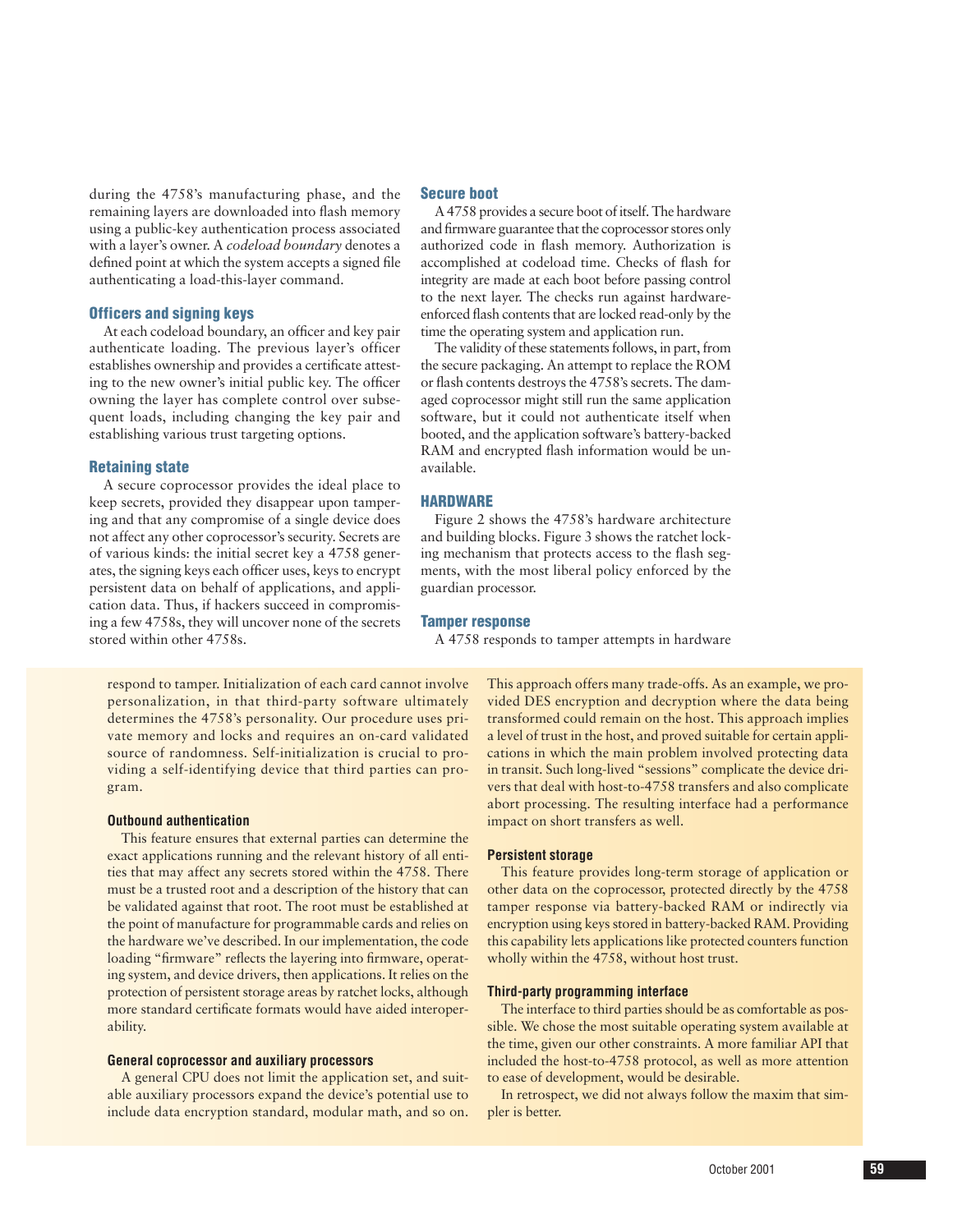*Figure 2. The 4758's hardware architecture. Built around a 486 processor core, the coprocessor contains two types of battery-backed RAM, a random-number generator, and persistent storage space for encrypted data in flash memory.*



*Figure 3. Hardwarebased ratchet locking mechanism. The hardware lock protects access to the 4758's flash memory and battery-backed RAM segments.*



by quickly zeroing its secrets and executing a coprocessor state change, without requiring software intervention. Tamper conditions include penetration attempts, temperature extremes, voltage variation, and radiation.

We prefer this approach because of its speed—using a software solution would be unreliable and too slow. Responding to a tamper attempt requires a secure package, with minimal and carefully engineered access to the outer world. One consequence of the 4758's packaging is that it makes heat dissipation difficult. An effective solution to this problem requires careful interleaving of physical techniques.<sup>3</sup>

# **Battery-backed RAM**

A 4758 has two types of battery-backed storage. The coprocessor's OS manages BBRAM, which protects software secrets. Lockable battery-backed ram (LBBRAM) protects firmware secrets and is only accessed through a separate guardian processor that also maintains the lock state. A tamper attempt zeros all the 4758's battery-backed storage.

# **Locks**

Hardware locks render areas of flash read-only memory and make areas of LBBRAM completely inaccessible. A separate guardian processor controls the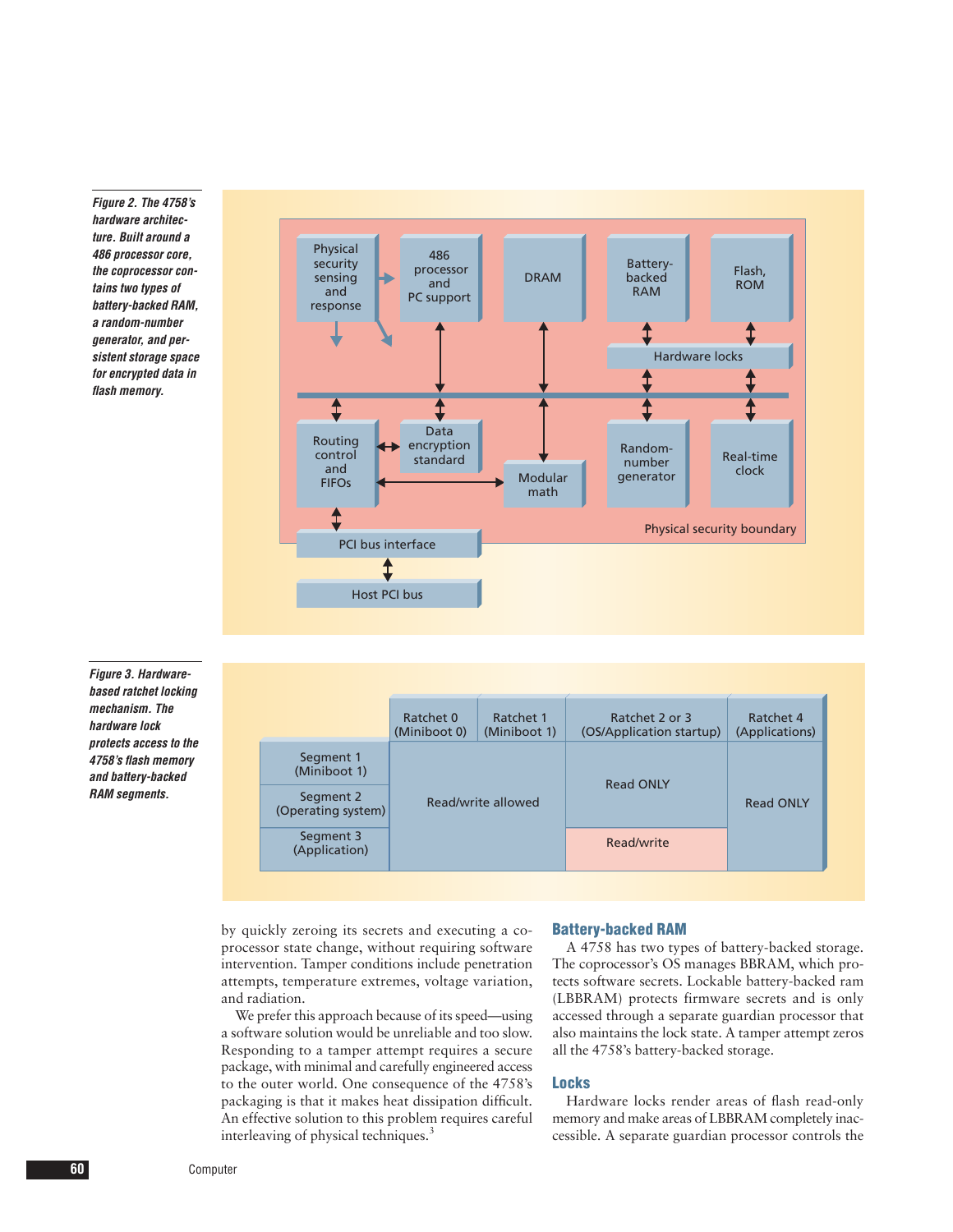locks, which are implemented as one-way-only ratchets that can be unlocked only by resetting the 4758.

This design provides the required hardware platform for building the trust hierarchy. It ensures that only authorized firmware or software can change the code to be executed and that if any level contains corrupted code, we can fix this code and verify the fix.

The number of locks and the memory regions they protect are defined in hardware. The software layers and security requirements related to codeload signature must be satisfied within the locked regions, even though we didn't know the actual sizes that would be required. Indeed, we froze the hardware design before we completely designed the security software architecture. Choosing the optimal design, in this area particularly, is an iterative process that doesn't always fit within time constraints.

Our trust design ensures that, after boot, the device goes through a sequence of phases that strictly decrease in trust. Although this design limits the damage that runtime corruption can cause, it does not permit runtime recovery from runtime corruption. However, allowing dynamic increases in trust would require hardware assistance that wasn't feasible within the allotted product development time frame.

# **Randomness**

Each 4758 has a protected random-number generator (RNG), implemented in hardware, that generates its own initial secret using relatively straightforward code in ROM. For applications, validated randomness generates a nonce, key, or any initial secret.

#### **Persistent storage**

To preserve data across 4758 power cycles and resets, we provided persistent storage to hold downloaded code, signatures used by the firmware, space for the two software layers, and application data. We used flash memory for this purpose. No tamperresponding hardware can guarantee it has sufficient power to erase flash contents, so anything stored in flash is vulnerable to inspection, albeit by destroying the 4758. Therefore, keeping any information requires using an encryption key stored elsewhere, in BBRAM. The boundary between the portion of flash used for signed codeloads and the portion used for data storage is movable to allow for larger code when required.

This approach proved to be a good way to preserve large amounts of data. In combination with the ratchet locks, it supports secure boot of the 4758.

Guaranteeing atomic update in flash memory is difficult. Flash chips provide only sector-level erase, and we also had concerns about each chip's finite lifetime. The movable boundary between signed loads and software data required a handshake between firmware and software. This led to some dependencies between miniboot and the contents of Layers 2 and 3, which can reflect different owners.

#### **Other elements**

Data movement within the 4758 takes place over an internal bus that the host cannot access. Sensitive applications in the 4758, which can make no assumptions about the host's reliability, require internal and external bus separation. However, this separation slows data movement.

A general-purpose computer resides within the secure environment, providing a user-supervisor mode and memory protection. This choice furnishes a general-purpose platform that can run software similar to the software running on unsecured computers. The processor's capabilities do not restrict the potential application programs and operating systems.

The 4578 also includes a modular-math chip, a data encryption standard (DES) and a secure hash engine. The modular-math chip accelerates various on-card algorithms implemented in software, increasing the 4578's potential applications.4

The DES engine may be used for bulk operations on external data, without requiring the data to pass through the secure coprocessor. Some applications such as streaming media require this feature because the security issues relate more to handling the package containing the media than to the security of the coprocessor's host. However, implementing long-term transfers introduced other complications—abnormal termination of a host process, speed of short operations, and use of the FIFOs for both DES data and host-4758 communication.

The hardware aspects of the device limit performance for operations such as large numbers of DES operations on short data<sup>5</sup> or DES with alternative chaining schemes.<sup>6</sup>

#### **FIRMWARE**

To emphasize the logical distinction between them, we use the terms *firmware* and *software* in a slightly nontraditional way: IBM owns the firmware, whereas other parties may own the software.

#### **Guardian processor**

The guardian processor runs code that is installed in ROM during the manufacturing process. This code maintains its *in-the-factory* or *initialized* configuration state, and the hardware locks' state. It also protects the secrets each layer stores, as instructed by the embedded main processor, consistent with the locks' state. Inspection can validate the guardian processor, which is a relatively small code module.

This processor forms part of the security architecture implementation, which relies on the protection of

**Our trust design limits the damage that runtime corruption can cause, but does not permit runtime recovery from runtime corruption.**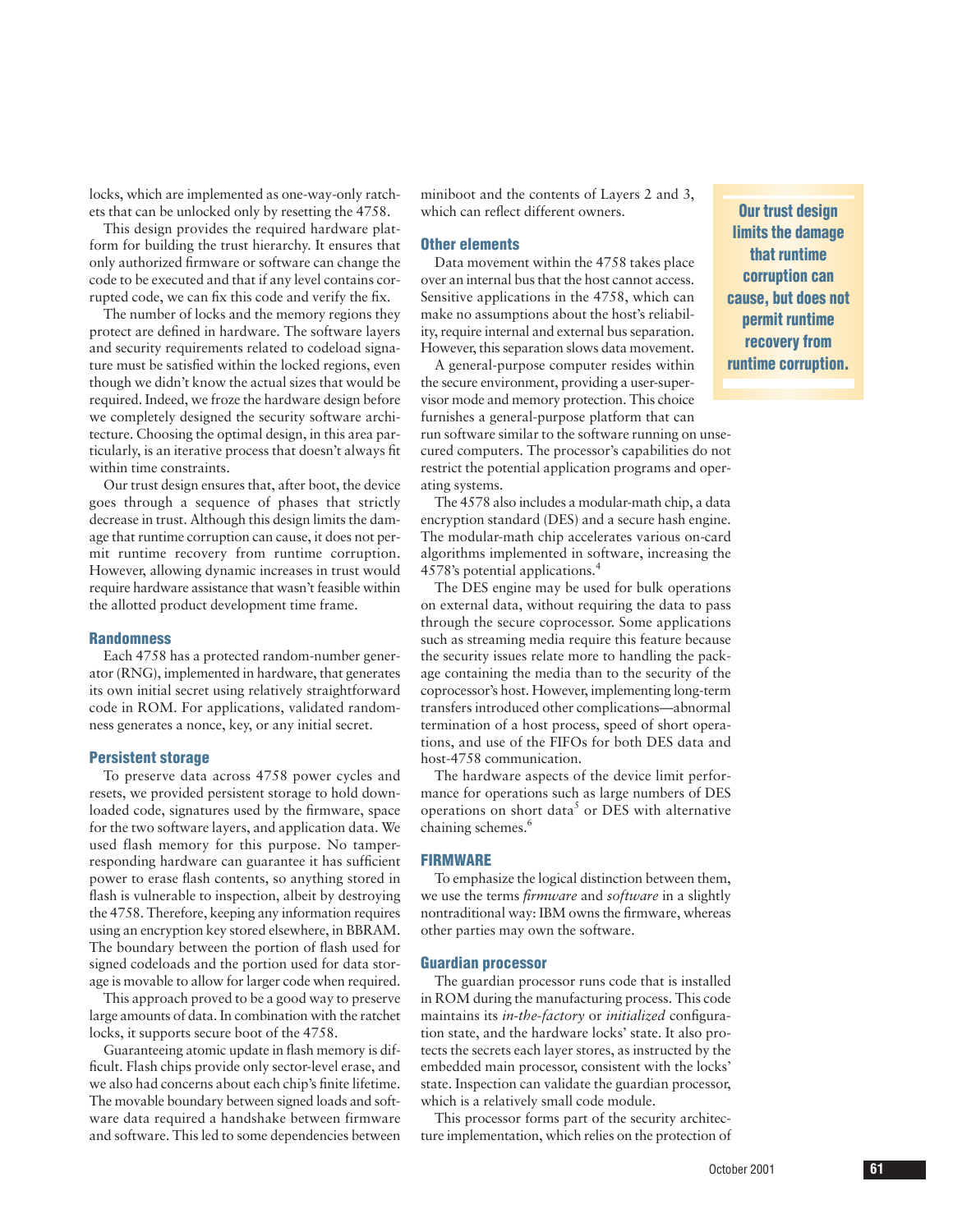**Once a layer has an owner, only that owner can surrender ownership. An owner can save and offload sensitive data or delete such data without placing undue trust in the previous owner's intentions or security practices.**

secrets between the software and firmware layers as trust decreases. Development, testing, and maintenance are more difficult than for the main processor, which highlights the trade-off between a specialized processor for a specific job and a general-purpose processor.

# **Boot code**

The 4758's boot code consists of two logical parts—Layer 0 in ROM and Layer 1 in flash. Because both the card and the processor are complex, we relied on a power-on self-test to provide some degree of confidence that the hardware works as designed. Both functional and security purposes required burning the POST into ROM, but POST software could pose problems. Therefore, we split the POST into two parts, placing the most basic tests in POST 0 in ROM and the remaining tests in POST 1 in flash. This keeps POST 0 simple, small, and,

hopefully, relatively bug-free, while POST 1 contains the remaining tests and is reloadable, if necessary.

We also incorporated this idea into the security firmware for the same reasons. We called the code *Miniboot* and split it into two parts: a small basic part in ROM and the rest in flash.

POST 0 checks the hardware that Miniboot 0 will use, and POST 1 checks the rest. After a power-on or reset, POST 0 always runs first, then Miniboot 0, then POST 1, then Miniboot 1. The coprocessor performs authenticity and validity checking before control passes to Layer 1.

Miniboot 0 can generate a random symmetric key to perform encryption and decryption, request an increment of the hardware lock setting, generate a unique secret and store it, advance the 4758 state to initialized. and accept and recognize a properly signed flash load. We placed more complexity, including PKI and outbound authentication, in the updatable flash memory.

#### **Establishing officers**

Each layer has a security officer and a key pair which that officer uses for signing commands to the firmware. IBM is the officer for the firmware, and this association is established at the manufacturing site. An officer can assign ownership of the next layer by signing an *establish owner* command and must also certify the public key of the next owner. Beyond this, an officer doesn't need to know anything about the next layer's contents.

This process implements a trust hierarchy between independent and possibly mutually suspicious participants. It also implies that the more-trusted officer must take responsibility for ensuring that officer identifiers associated with different entities or different purposes do not collide.

# **Establishing keys**

To establish a signing key, the officer of the previous layer in the trust hierarchy signs a certificate validating the initial public key associated with a new officer. The 4758 records this new key the first time the new officer presents a codeload command.

Relinquishing ownership. A 4758's characteristics cannot be altered without the acquiescence of the owning parties. Once a layer has an owner, only that owner can surrender ownership. An owner can save and offload sensitive data or delete such data without placing undue trust in the previous owner's intentions or security practices. Miniboot deletes an owner's BBRAM data before the next application loads.

Downloading contents. If a layer's owner has signed the command and, if necessary, has also provided a certificate validating the public key, miniboot accepts a specific layer's content. No portion of the firmware and none of the lower officers need know anything about the codeload's content. The ratchet mechanism protects the information essential to verifying contents and keys, which is stored in the protected part of flash.

#### **Targeting**

Officers can target their commands to cards with specific configuration properties. This allows a full spectrum of control, from individual cards to all, with a single one-round protocol.

We found that targeting individual cards was beneficial in at least two situations. In the first, contracted software development of crypto outside the United States had to satisfy export restrictions: The code could only be loaded on the cards under the contractee's control. In the second situation, we needed some diagnostic information for debugging some 4758s that had been in use. This required downloading a debug Layer 2 that had an officer 2 identifier associated with the nondebug Layer 2. We built the appropriate command and targeted it to the one card whose owners had requested it. The command would fail when played against any other card.

# **Trust**

Officers can establish the conditions under which their secrets will be destroyed. This property allows officers to close a backdoor to sneaky behavior by more privileged officers. Multiple developers asked us, "Why do you have options, when clearly only *X* is necessary?"—but they all indicated a different value of *X*.

These requirements were the primary reason for choosing to have a single control point for loading and reloading subsequent segments. One central policy enforcer simplified the issues regarding which code a particular layer needs to trust to destroy its secrets under all scenarios.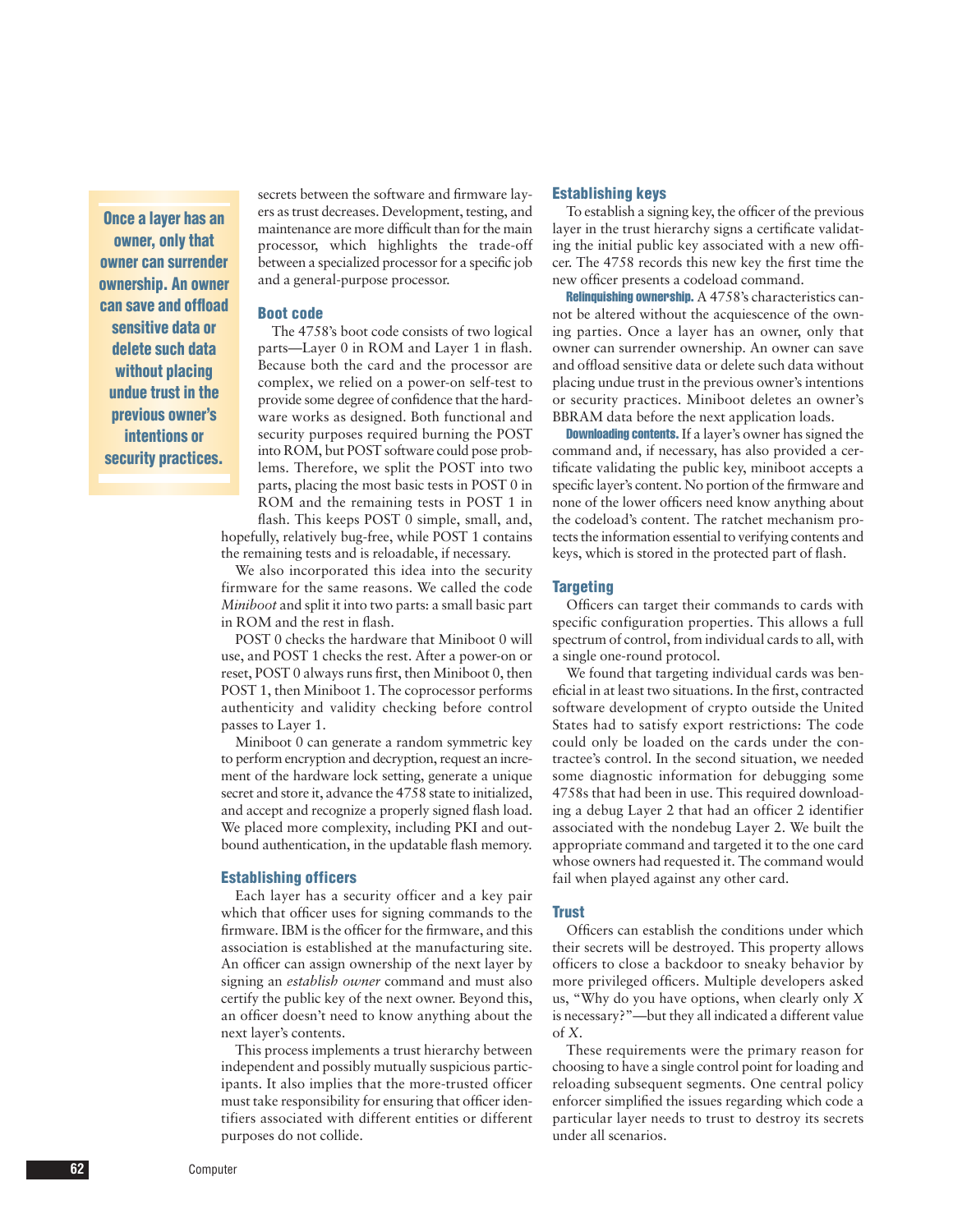# **Configuration and outbound authentication**

The trust hierarchy depends on knowing a 4758's software history. If an erroneous or malicious software layer was installed but then overwritten, it must be impossible to detect the potential compromise of crucial data or secrets. For the 4758 Model 1, each change in Layer 1 in the IBM firmware, in which the tamperresponding package validates and protects the ROM, results in adding a new certificate to the chain-keeping history. With Model 2, we implemented "outbound authentication," which also serves Layers 2 and 3.<sup>3</sup>

Each significant change in software is recorded in a certificate chain and made available to applications, not just host programs that talk to Miniboot. The certificate chain is truncated at Layer 1 when all Layer 2 and 3 software and associated secrets have been deleted. A corrupted entity cannot hide its presence or impersonate a more trusted entity because changes in configuration are coupled to key pair changes. Hence, an application can attest to its environment and provide that information to any partner. The partner can then make an informed trust decision.

The current implementation follows the design decision that Layer 1 is aware of the characteristics of Layers 2 and 3, which can have separate owners. Alternative approaches to Layers 2 and 3 require revisiting this code. Also, the certificates are in a nonstandard format; we made design decisions before standards emerged and we had serious concerns about codespace.

#### **SOFTWARE**

Two layers give a 4758 its runtime personality. Assuming all is well, Miniboot 1 passes control to Layer 2. Depending on various options and the current configuration, the system may have cleared the BBRAM secrets associated with Layer 3, but it does not require Layer 3 to be runnable. Layer 2 determines the actions that will be taken with respect to Layer 3.

# **CP/Q operating environment**

The 4758 needs a runtime environment that is configurable, efficient, secure, has a small footprint, and provides a reasonable programming API. Configurability was important because some of the 4758's hardware requires special device drivers. The 4758 needed to have a small footprint because it has no paging, which limits the actual memory to what is physically present within the coprocessor.

Given our time constraints, CP/Q—a commercial, off-the-shelf, modular operating system—offered the best available operating environment. This system also supports separation of supervisor and user tasks—a basic reliability feature. CP/Q is not a multiapplication environment with multiple security levels. The CP/Q designers did not address the problem of

enforced separation between possibly hostile running applications, either sequentially or in parallel.

When we were designing the 4758, we did not find a validated, secure operating system suitable for an embedded environment that had been designed from the start for security rather than as a general-purpose OS. In hindsight, an OS with a wide community of developers and established software, such as Linux, would have been a better choice, provided that it offered a reasonable runtime footprint and good performance.

# **CP/Q++**

We expanded CP/Q to include device drivers for the 4758's hardware. We call the resulting operating environment CP/Q++. CP/Q++ is well suited to the modular coding style the 4758's developers used to develop device drivers and applications while working at multiple sites. Moreover, we could leverage plenty of local expertise because some of the CP/Q++ developers had written CP/Q. The address-space separation made it somewhat easier to find and fix integration problems. CP/Q++ also simplified debugging, which probably shortened the development period.

Multiple address spaces imply multiple context switches, memory aliasing, and passing requests by message, all of which adds overhead. A timing exercise, performed fairly early in the initial development, showed that cross-memory operations did not contribute significantly to overhead.

We needed to choose which pieces to build into Layer 2, which were always loaded and started, and what privileges and resources to allow each module. We used CP/Q's builder and system-level debugger internally to experiment with various configurations. During the development phase in particular, we used the debugger to ensure that only required privileges were assigned and to confirm dependencies among modules. Adding test programs using the system-level debug environment simplified testing and debugging of interactions between modules. During the integration phase, we didn't always recognize that we needed to view the configuration file as part of the code base.

Each thread in CP/Q has a priority that we assigned to optimize system throughput, a fairly easy task given CP/Q's configurability. However, we could only estimate the actual mix of work because this task is highly application-dependent.

#### **Host-4758 protocol**

Communication between the 4758 and the host in which it resides involves two main activities: establishing a connection between the communicating part-

**When designing the 4758, we did not find a validated, secure operating system suitable for an embedded environment that had been designed from the start for security rather than as a generalpurpose OS.**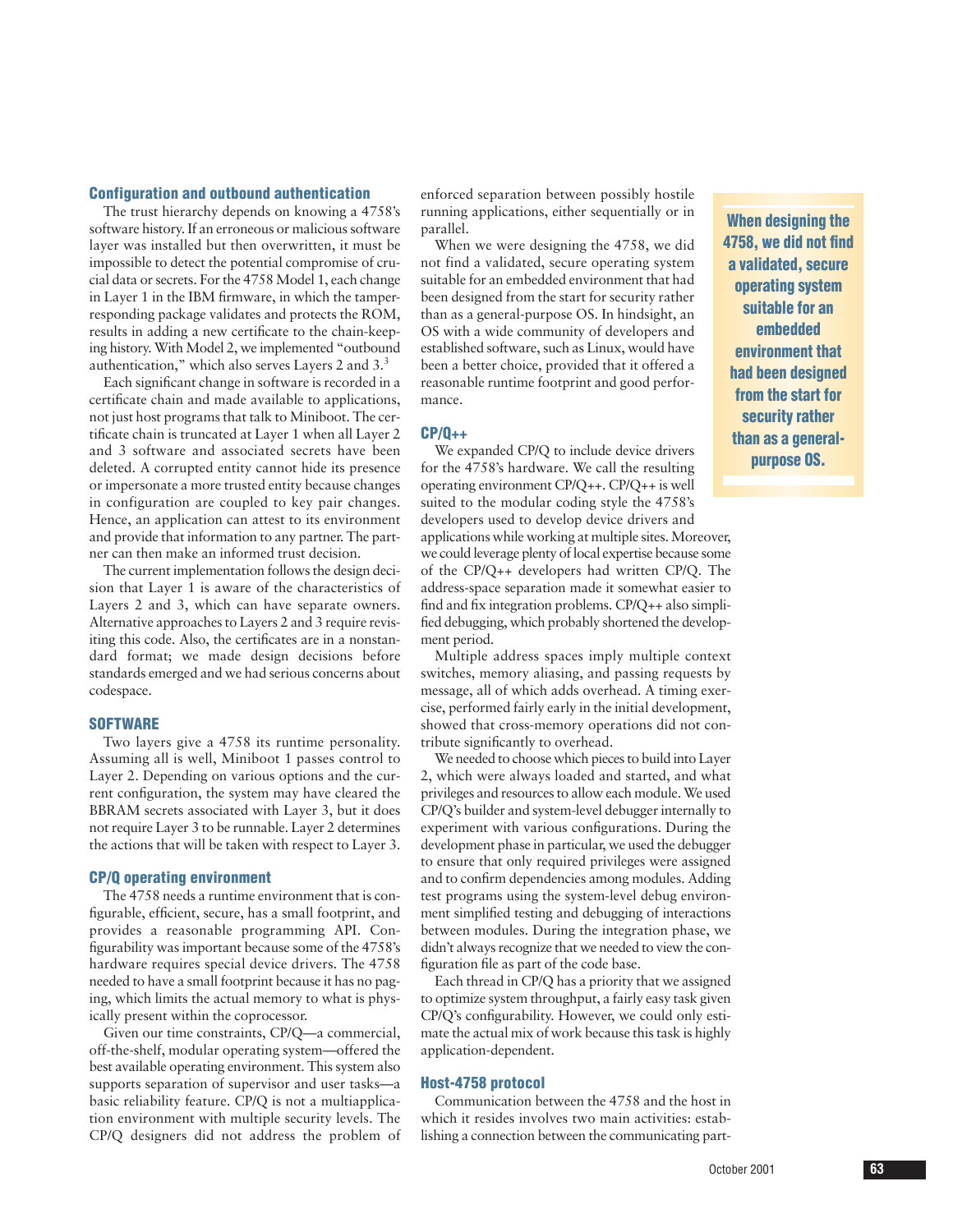**The Host-4758 protocol delivers very good performance for large, bulk-DES operations and is general enough to allow experimentation with other variants, such as using long-lived buffers for data transfer.**

ners and transferring information data, requests, and results. We selected what seemed to be a minimal design, always initiated from the host, that could exchange several inbound and outbound buffers. Assuming that the host OS would have threading capabilities, we used a blocking protocol on the host side. The communicating partners identify themselves to one another via a 16-byte agent ID. We used mailboxes and interrupts to implement the protocol with a host device driver, a communications manager in the 4758, and some underlying hardware.

The protocol delivers very good performance for large, bulk-DES operations and is general enough to allow experimentation with other variants, such as using long-lived buffers for data transfer. However, it is not a familiar paradigm. Setup overhead has a tremendous impact on performance for small operations. Long-lived operations, shared between the 4758

and the host device drivers, imply complex abort processing.

#### **Different owners**

We subdivided the software into two sublayers— Layers 2 and 3—with independent officers, each with its own independent keys. Various customers have used the ability to program a 4758, typically building on CP/Q++ or other IBM software. Such customization makes it possible to use the 4758 for applications that have specialized requirements and to test the results on real hardware.

The programming environment has complexities of its own. The variety of security and trust options offered to third parties, and to Layer 2, appear to be more than customers needed.

Further, Miniboot 1 makes some guarantees regarding the protection of secrets associated with Layer 3 when reloading Layer 2, Layer 3, or Miniboot 1. These guarantees may be too closely associated with CP/Q++. For example, Miniboot 1 increments the ratchet so that Layer 2 is unable to write to Layer 3's flash area, even though the guardian processor's policy, shown in Figure 3, is more permissive. This restriction avoids a vulnerability associated with having all protected flash segments on the same chip: A write to any one sector can erase all sectors. However, it precludes using Layer 3 as a read/write file system extension of Layer 2.

#### **Outbound authentication issues**

CP/Q++ offers an application programming interface that requires the cooperation of Miniboot 1. To provide services to Layers 2 and 3, the API extends the certificate chain that traces all updates to the firmware. It also provides a key pair and configuration history, which allow the entity's potential partners to make an informed trust decision. The private key remains in the 4758.

# **Extending or replacing CP/Q++**

The separation of authority between Layers 1 and 2 allows placing alternative or third-party software in Layer 2. Reassigning Officer 2 to allow experimentation does not compromise the security of deployed cards.

As shipped by IBM, Layer 2 contains all the supervisor-level code and will load, at most, one user-level application—which is insufficient for some experiments. A research extension of CP/Q++ allows loading additional supervisor and user-level code. Instead of acquiring and learning the CP/Q configuration and build tools, the developer can use the symbolic debugging documented as part of the toolkit.<sup>7,8</sup> The OS extensions form part of the read-only disk image downloaded into Layer 3, so installation is the same as for application code, and the signed download command acts as the authenticator. This approach bypasses some of the outbound authentication problems associated with modular, extensible OSs.

A research adaptation of Linux for the 4758 is under development. However, the assumptions Miniboot makes with respect to the division into two owners—Layers 2 and 3—are tested, with a few surprises.

#### **Application development and the toolkit**

To ease the learning curve for 4758 application developers, we provided a familiar coding environment.<sup>7,8</sup> We considered several factors, including the compilation and link stages, the platform on which the new application was to run, and the CP/Q++ runtime environment. We constructed an extended CP/Q++ and configured it to contain a debug probe and various means for the probe to use either the PCI bus or the serial port to converse with the host.

We supported the C programming language and compilers supplied by both IBM and Microsoft. Unavoidable additional steps included the translation from the host-based executable to the runtime format CP/Q++ requires, and subsequent packaging and downloading of the codeload to the 4758.

The new API includes the CP/Q operating system and the API provided by the device drivers used to access the 4758's unique hardware. If the internal API proved inadequate, we provided no means to enhance CP/Q++.

Given the relatively lengthy download time, we could have reduced the development time by further extending CP/Q to deal with loading programs that reside on the host, but we didn't give that effort a high priority. In a production 4758, we cannot shortcircuit the secure download process, and we cannot bypass the FIPS testing done in Miniboot and POST.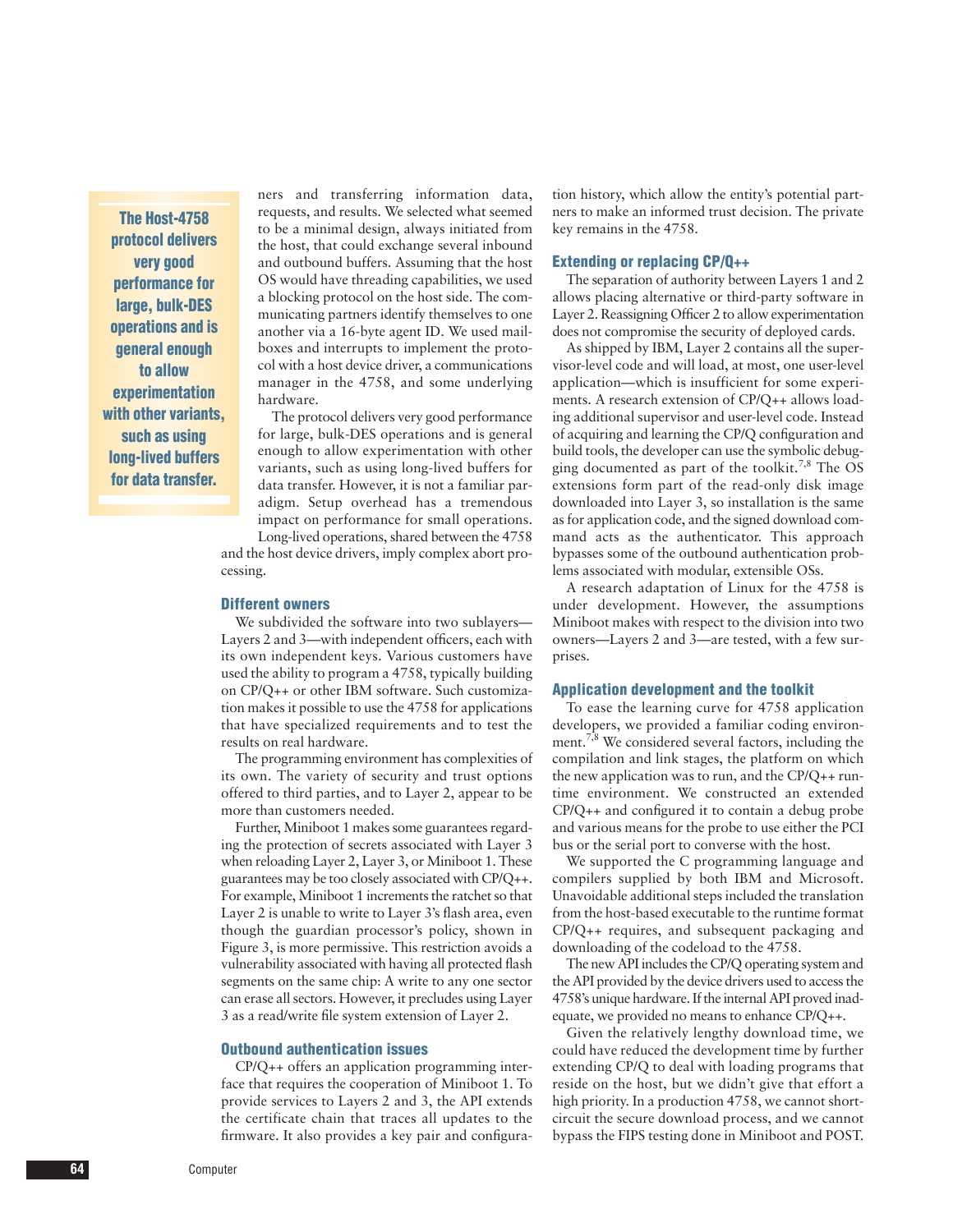# **Applications**

We designed the 4758 so that third parties could write their own applications without IBM's involvement, approval, or even knowledge. We believe the 4758 was the first commercially available, secure coprocessor to provide this facility. Several applications that require hardware protection, such as banking, use the initial application, IBM's CCA. The 4758 has been used to provide CCA extensions, metering applications, an implementation of PKCS-11, and support for various research projects.

Each application developer must recreate a secure protocol for communicating between a host application and its corresponding 4758 application. A larger collection of possible plug-in modules or code samples, a more mainstream coding environment, and a better-publicized API might have encouraged wider use.

**I** n developing the 4758, we met our major research security goals and provided the following features:

- a lifetime-secure tamper-responding device, rather than one that is secure only between resets that deployment-specific security officers perform;
- a secure booting process in which each layer progressively validates the next less-trusted layer, with hardware restricting access to its secrets before passing control to that layer;
- an actual manufacturable product—a nontrivial accomplishment considering that we designed the device so that it does not have a personality until configured in the field;
- the first FIPS 140-1 Level 4 validation, arguably the only general-purpose computational platform validated at this level so far; and
- a multipurpose programmable device based on a 99-MHz 486 CPU internal environment, with a real operating system, a C language development environment, and relatively high-speed crypto.

We are continuing to build on the success of the 4758 project. Currently, we are pursuing work on secure coprocessors in several areas. For example, we're exploring the use of Linux as the operating system, with security enhancements such as SELinux,<sup>9</sup> a socket-based card-to-host protocol, and a hostbased file system that allows booting the operating system and applications from the host for faster development. We are also exploring other embedded processors, such as the Power PC  $405GP<sub>10</sub><sup>10</sup>$  the addition of a network communication channel, and other form factors, particularly those appropriate for laptops. ✸

# **Acknowledgments**

We acknowledge the pioneering work of Liam Comerford and Steve White, the subsequent efforts of Doug Tygar and Bennet Yee, the helpful advice and hard work of Vernon Austel, Suresh Chari, Bob Gezelter, Juan Gonzalez, Paul Karger, Pankaj Rohatgi, Dave Toll, and the IBM development teams in Charlotte, Poughkeepsie, Vimercate, Lexington, and Austin. Finally, we acknowledge the decades of hard work and vision of Elaine Palmer, without whom this effort would have died long ago.

**We designed the 4758 so that third parties could write their own applications without IBM's involvement, approval, or even knowledge.**

#### **References**

- 1. S. Weingart, "Physical Security for the microABYSS System," *Proc. IEEE Symp. Security and Privacy*, IEEE Press, Piscataway, N.J., 1987, pp. 52-58.
- 2. S. White and L. Comerford, "ABYSS: A Trusted Architecture for Software Protection," *Proc. IEEE Symp. Security and Privacy Conf.*, 1987, pp. 38-51.
- 3. S. Smith and S. Weingart, *Building a High-Performance, Programmable Secure Coprocessor,* vol. 31*,* Elsevier Science, New York, 1999.
- 4. J. Dyer et al., "Application Support Architecture for a High-Performance, Programmable Secure Coprocessor," *Proc. 22nd Nat'l Information Systems Security Conf.*, National Computer Security Center, Ft. George G. Meade, Md., 1999.
- 5. M. Lindemann and S. Smith, *Improving DES Hardware Throughput for Short Operations,* tech. report RC-21798, IBM T.J. Watson Research Center, Hawthorne, N.Y., 2000.
- 6. C.S. Jutla, "Encryption Modes with Almost Free Message Integrity," to be published in *Eurocrypt*, 2001.
- 7. Toolkit Code Distribution, http://www.alphaworks. ibm.com/tech/4758toolkit (current Sept. 2001).
- 8. Toolkit Documentation, http://www.ibm.com/security/ cryptocards (current Sept. 2001).
- 9. Security Enhanced Linux, http://www.nsa.gov/selinux (current Sept. 2001).
- 10. IBM PowerPC 405GP/CR, http://www.chips.ibm.com/ products/powerpc (current Sept. 2001).

*Joan G. Dyer is a research staff member at the IBM T.J. Watson Research Center, Hawthorne, New York. Her work focuses on operating systems, device drivers, linkers, loaders, and other software development tools. Dyer received a PhD in mathematics from New York University. Contact her at joandy@watson.ibm.com.*

*Mark Lindemann is an advisory programmer at the IBM T.J. Watson Research Center. His work centers*